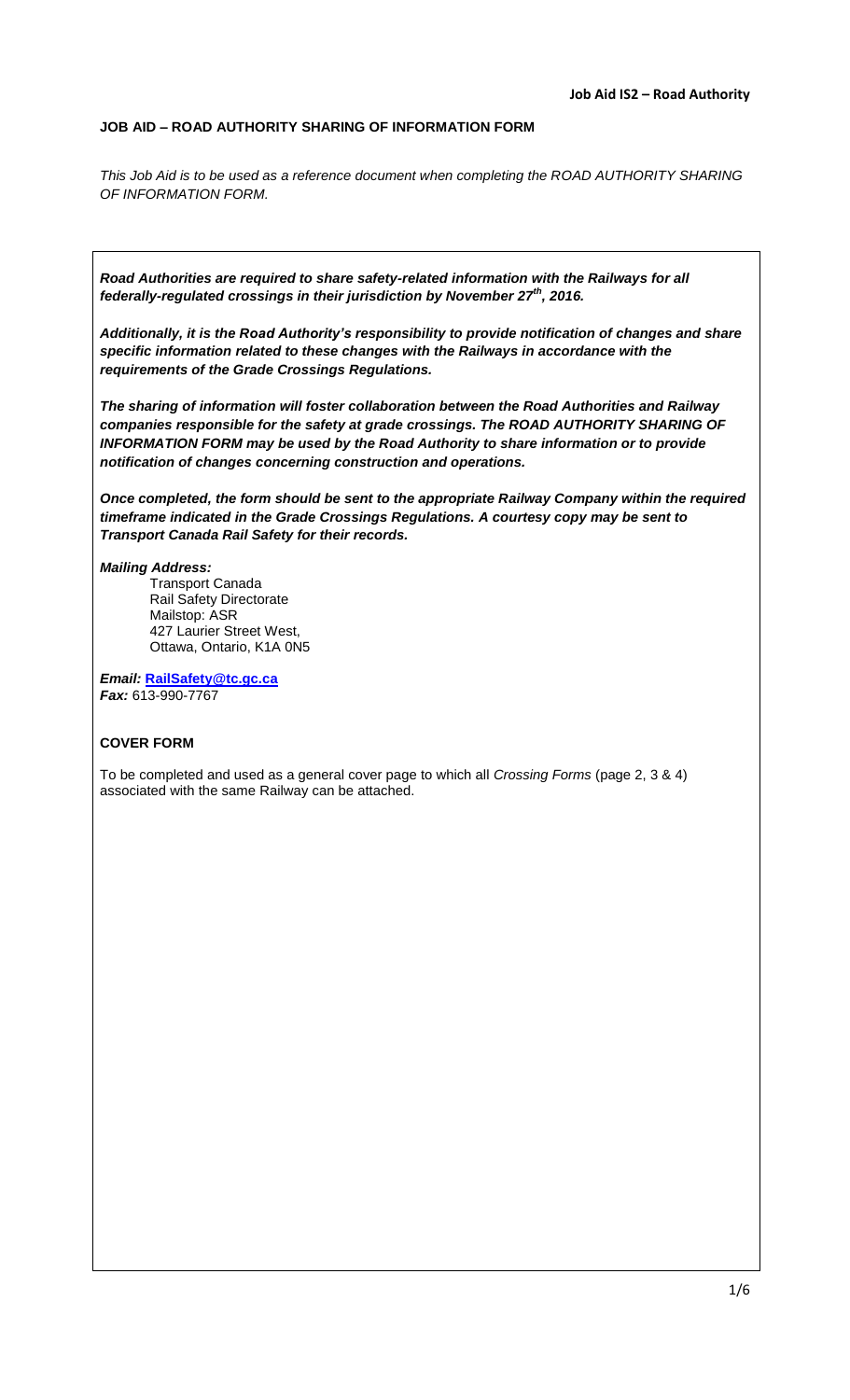## **SECTION 1 – General**

*General information to be completed by the Road Authority. All fields must be completed.*

**1.** Road Authority: Full name of the Road Authority responsible for the maintenance and/or construction within the road approaches of the grade crossing.

**2.** Date of Submission: Date on which the form is sent. All information provided must be updated to reflect the actual conditions of the crossing on the date of submission.

**3.** Road Authority Contact Information:

- Name: Full name of the individual responsible for completing the form.
- E-mail Address: E-mail address for the individual responsible for completing the form.
- Telephone: Telephone number for the individual responsible for completing the form.
- Mailing Address: Road Authority mailing address for the individual responsible for completing the form.

*Note: The GCR requires that contact information be provided for the purposes of information sharing (Section 12), planning maintenance (Section 102) and emergency notification (Section 103). While only one contact is required, Road Authorities may wish to provide one contact for information sharing and planning and a separate contact for emergency notifications in the additional field provided.* 

**4.** Railway Company: Name of appropriate Railway Company being notified.

## **SECTION 2 – Grade Crossing Location**

*At least two [2] of the four [4] fields should be completed to identify the grade crossing location.*

**5.** Railway Subdivision & Mileage: Full name of railway subdivision and railway mileage point rounded to two [2] decimal places used to identify the location of the crossing within the Railway's network. Example: Mile 102.91 Parry Sound Subdivision

**6.** Latitude & Longitude: Latitude and longitude coordinates, in degrees to 4 decimal points, identifying the centre point of the crossing. The centre point can be defined as the intersection between the centreline axis of the railway tracks and the centreline axis of the roadway.

**7.** Roadway Name: Full name representing the most updated and commonly known road name. Typically the road name printed on the corresponding street sign. If a concession reference exists, this can also be provided.

Example: Murphy Road also-known-as (a.k.a.) County Road 21

**8.** City or Town Name: Full name representing the City or Town in which the crossing is situated. Should the crossing not be situated in a City or Town, the common name of the Township, Village, or Hamlet can be entered.

## **SECTION 3 – Reason(s) for Sharing Information with the Railway**

*This section should be completed to identify the reason(s) the corresponding information in SECTIONS 5, 6 & 7 of the Crossing Forms is being shared with the Railway. Check all that apply and include all relevant details in the fields provided.*

*Note: If any of the changes from ([10] to [17]) are selected, notification in writing of the change(s) must be provided to the Railway no later than 60 days before the day on which the change begins.*

## **SECTION 4 – Notification of Other Changes**

*This section should be completed to identify any changes that concern a public grade crossing which must be shared with the Railway in accordance with the requirements of sections 14 to 18 of the GCR. Include all relevant details of the change(s) in the fields provided.*

**18.** Increase in the road crossing design speed: When there is an increase in the road crossing design speed at a public grade crossing, the precise location of the grade crossing, the new road crossing design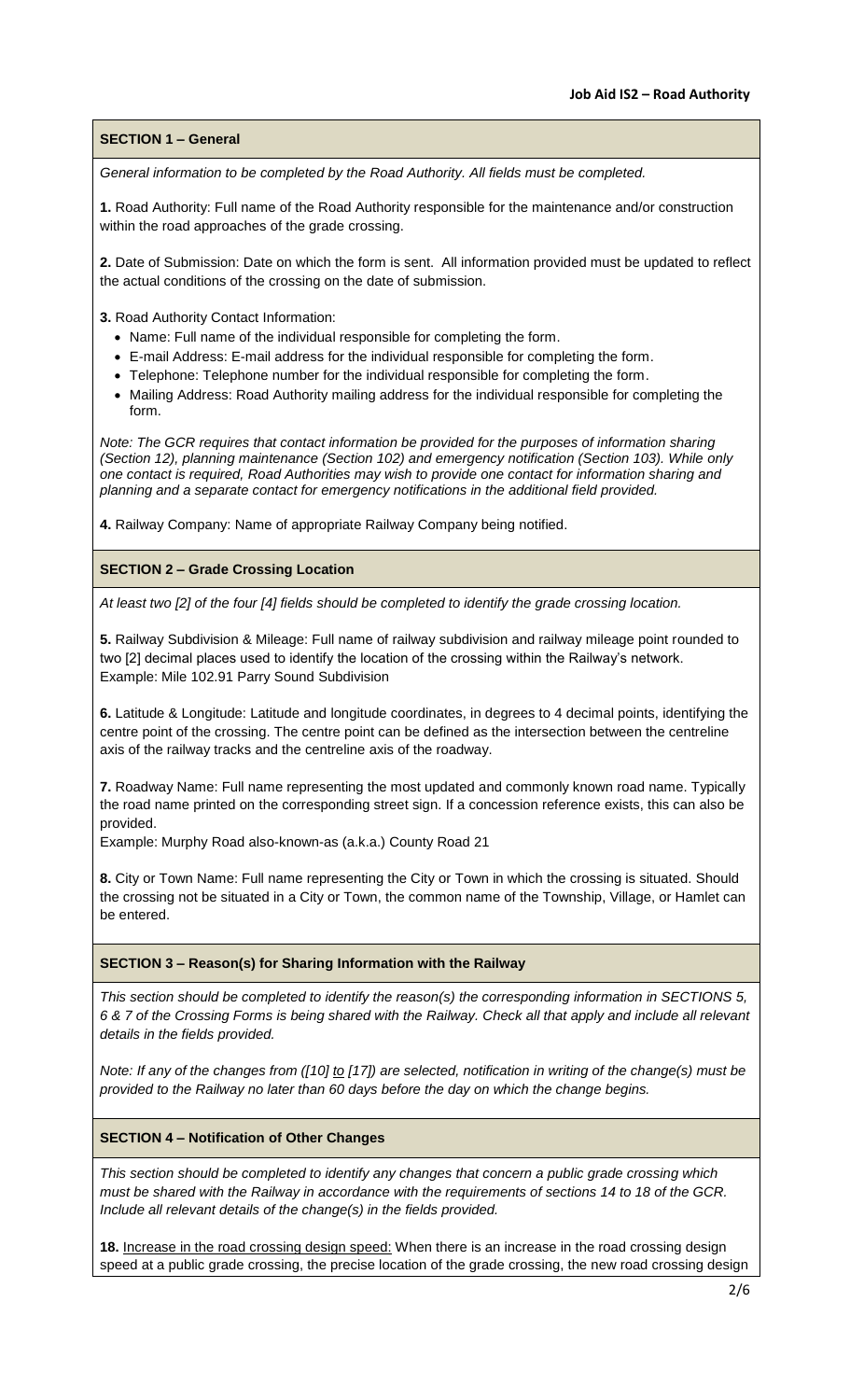speed, the stopping sight distance and the average approach gradient must be indicated in the form. Fields which must be completed when there is an increase in the road crossing design speed include SECTION 2, SECTION 5 [26] and SECTION 6 [30 & 32] in the *Crossing Forms*.

Notice of this change, along with the required information must be given to the Railway in writing not later than 60 days before the day on which the increase takes effect.

**19.** Installation (or change) of an Interconnected Traffic Signal or a Prepare to Stop at Railway Crossing sign: When an interconnected traffic signal referred to in *article 19* of the GCS, or a prepare to stop at railway crossing sign is installed or changed, the precise location of the grade crossing must be indicated in the form as well as the activation time and the interconnection time. Fields which must be completed for these changes include SECTION 2, SECTION 6 [33] and SECTION 7 [34] in the *Crossing Forms*.

Notice of this change, along with the required information must be given to the Railway in writing not later than 60 days before the day on which the increase takes effect.

**20.** Transfer of a road at a public grade crossing: When a road at a public grade crossing is transferred from one Road Authority to another, the Road Authority to which the road is transferred must, within seven [7] days after the day on which the transfer takes effect, provide the Road Authority name, address, telephone number and email address of a contact person to the Railway.

# **SECTION 5 – Railway Crossing Details**

*Information specific to the crossing to be completed by the Road Authority.*

**21.** Total Number of Traffic Lanes: The total number of existing lanes traversing the crossing (i.e. total number of lanes in both directions at the crossing).

**22.** Annual Average Daily Traffic (AADT): The total number of motor vehicles that cross a grade crossing in a year divided by the number of days in that year.

**23.** Existing Roadway Width: Existing roadway width, in metres, of travelled lane measured from the outside lane edges. *See Appendix A, Figure 1(K).*

**24.** Grade Crossing Angle: Angle, in degrees, measured starting from the centreline axis of the Railway tracks to the centreline axis of the roadway. *See Appendix A, Figure 2.*

**25.** Roadway Approach Information: To complete this field, refer to the specifications set out in *columns A, B and C* of *Table 10-2 (Road Design Specifications)* of the *GCS* to which the road approach corresponds, taking into account the characteristics set out for rural roads in *Table 10-3* of the *GCS*, or the characteristics set out for urban roads in *Table 10-4* of the *GCS*. *(These Tables can be found at [http://www.tc.gc.ca/eng/railsafety/grade-crossings-standards-318.htm\)](http://www.tc.gc.ca/eng/railsafety/grade-crossings-standards-318.htm)* 

**26.** Average Approach Gradient: Average slope (in percentage) of each corresponding road approach. The 'road approach' means the part of the road, other than the crossing surface, that lies between the point that marks the start of the stopping sight distance and the point that marks the front of the design vehicle when it is past the Clearance Point. The Clearance Point is shown in *Appendix A Figure 3*. The approach gradient for a road approach is always measured in the same direction approaching the crossing from the start of the stopping sight distance. A positive (+) slope represents an ascending slope and a negative (-) slope represents a descending slope.

- Approach 1 Indicate the appropriate orientation / direction of traffic approach (i.e. Northbound (NB) or other) and the corresponding road approach gradient in the field provided.
- Approach 2 Indicate the appropriate orientation / direction of traffic approach (i.e. Westbound (WB) or other) and the corresponding road approach gradient in the field provided.

**27.** Existing Shoulder Width: Average existing shoulder width, in meters, measured from the outside lane edge to the outside edge of shoulder. If no shoulder exists, the field can be left blank. *See Appendix A, Figure 1(L).*

 Approach 1 – Indicate the appropriate orientation / direction of traffic approach (i.e. Northbound (NB) or other) and the corresponding shoulder width in the fields provided.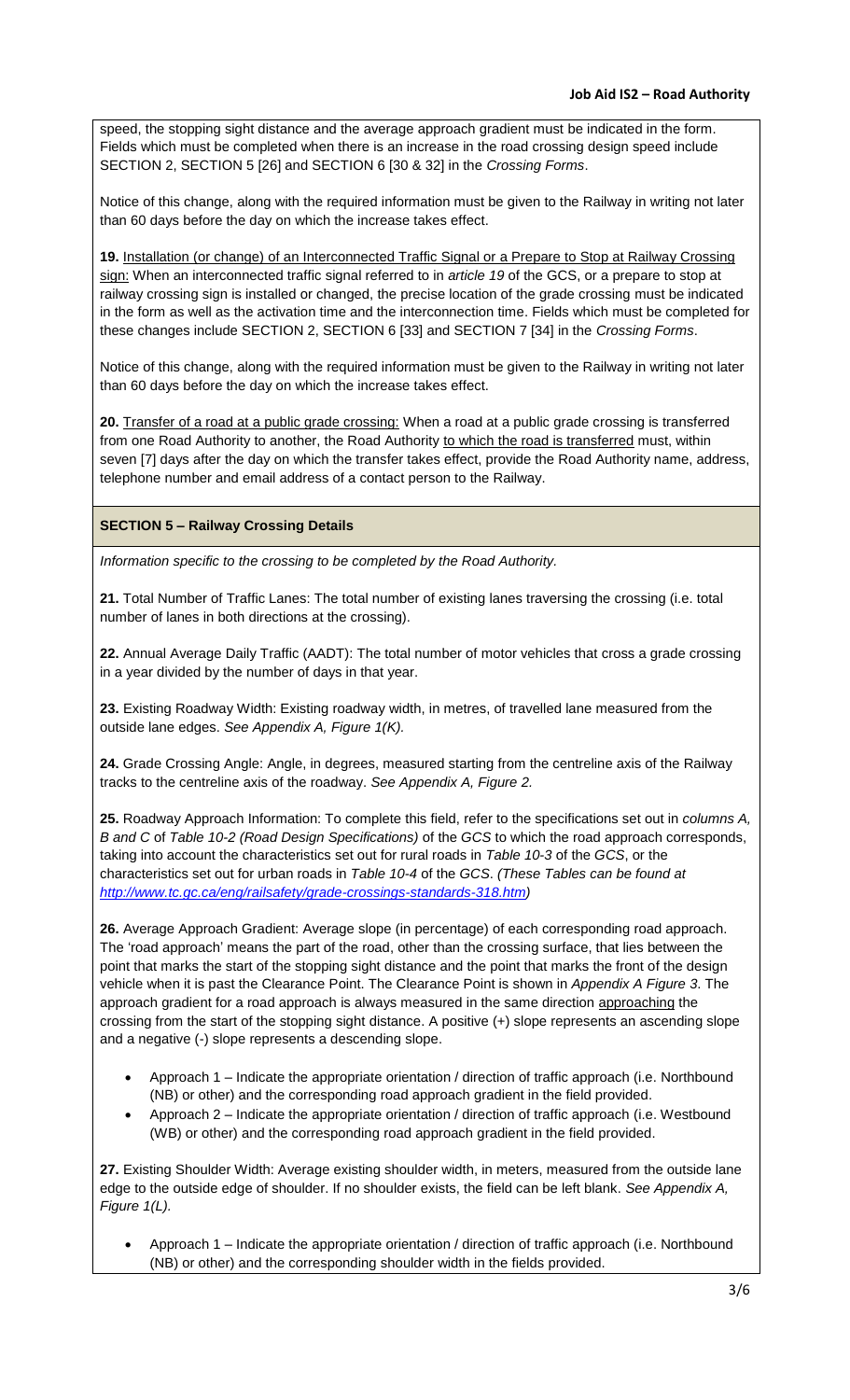Approach 2 – Indicate the appropriate orientation / direction of traffic approach (i.e. Westbound (WB) or other) and the corresponding shoulder width in the fields provided.

**28.** Path or Sidewalk: Select whether or not a path and/or sidewalk exists, and whether it is designated for persons using assistive devices.

## **SECTION 6 – Crossing User Details**

*Information specific to the crossing to be completed by the Road Authority.*

**29.** Design Vehicle: Establish what design vehicle is used for the road crossing. The design vehicle must correspond to one of the vehicles shown in *Figures 1.2.4.1 to 1.2.4.11* of the *Geometric Design Guide for Canadian Roads*, published by the Transportation Association of Canada (September 1999), and the amendment dated January 2002. If you do not have access to this document, you may consult Table 1 of the *Guide for Determining Minimum Sightlines at Grade Crossings: A Guide for Road Authorities and Railway Companies* at the following site:<http://www.tc.gc.ca/eng/railsafety/railsafety-978.html#toc14>

**30.** Road Crossing Design Speed:

(a) in the case of a new grade crossing, the motor vehicles speed used in the design of the grade crossing; or

(b) in the case of an existing grade crossing, the motor vehicles speed that corresponds to the current design of the grade crossing.

**31.** Departure Time: Departure time of the Design Vehicle, based on the accepted Design Vehicle, in seconds, as calculated by *article 10.3* of the *GCS*. Please note that the gradient (one per approach) used in the calculation of the Departure Time is the average gradient over the Vehicle Travel Distance. The Vehicle Travel Distance is the distance from the rear of the design vehicle at the stopped position to the point that marks the front of the design vehicle when it is past the Clearance Point.

**32.** Stopping Sight Distance (SSD): The distance calculated in accordance with *article 7.2* of the *GCS* (which can be found at [http://www.tc.gc.ca/eng/railsafety/grade-crossings-standards-321.htm\)](http://www.tc.gc.ca/eng/railsafety/grade-crossings-standards-321.htm).

**33.** Advanced Activation Time: The time calculated for a Prepare to Stop at Railway Crossing, in accordance with *article 18.2* of the *GCS* (which can be found at [http://www.tc.gc.ca/eng/railsafety/grade](http://www.tc.gc.ca/eng/railsafety/grade-crossings-standards-310.htm)[crossings-standards-310.htm\)](http://www.tc.gc.ca/eng/railsafety/grade-crossings-standards-310.htm).

**SECTION 7 – Interconnected Devices**

*Information specific to the crossing to be completed by the Road Authority.*

**34.** Interconnection Time: Select whether or not a warning system interconnected with nearby traffic signals exists at the crossing location. If 'yes', the 'interconnection time' must be provided, meaning the time for vehicles to clear the grade crossing before the arrival of railway equipment at the crossing surface in seconds.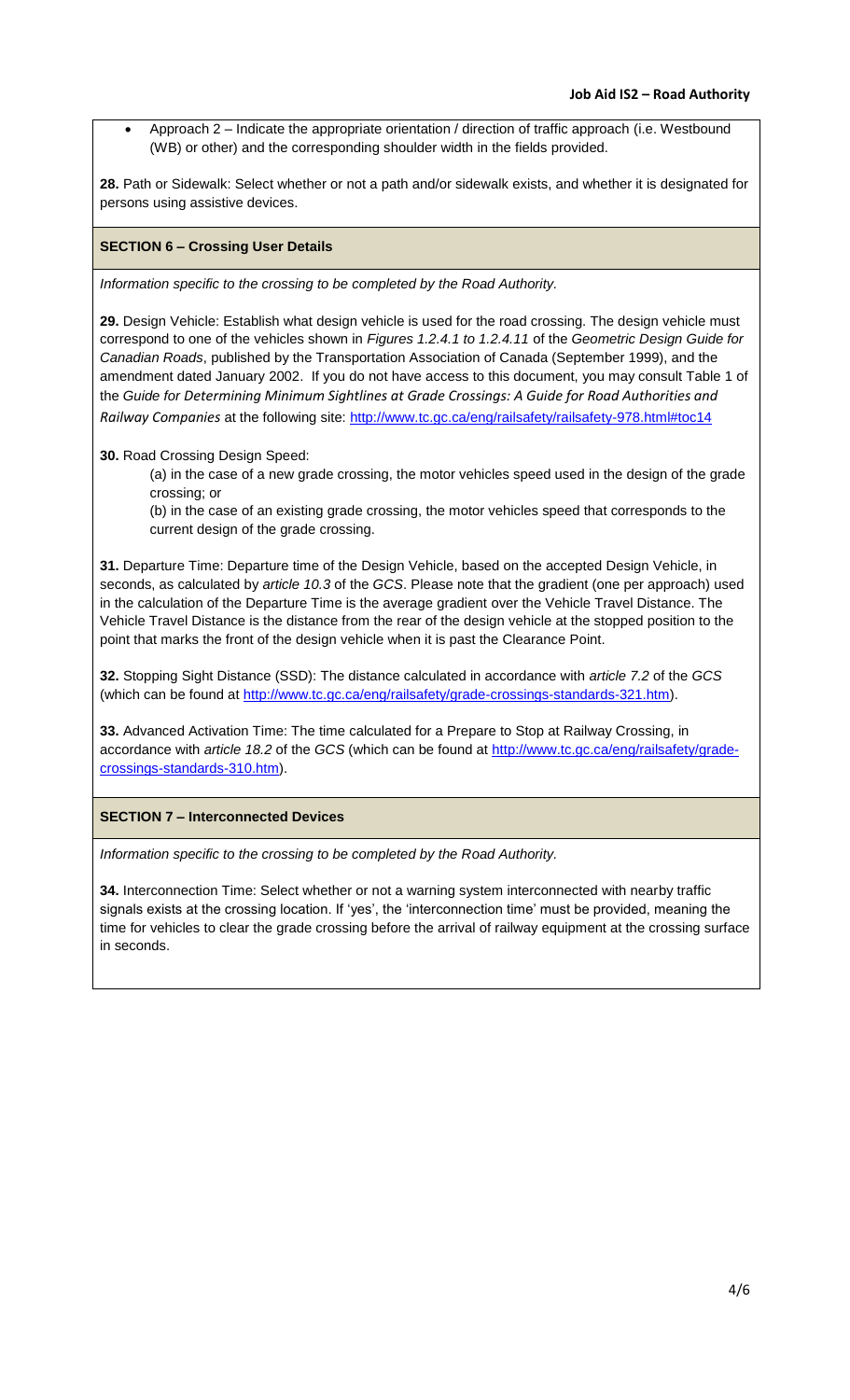# **APPENDIX A**

#### **FIGURE 1** - Grade Crossing Details